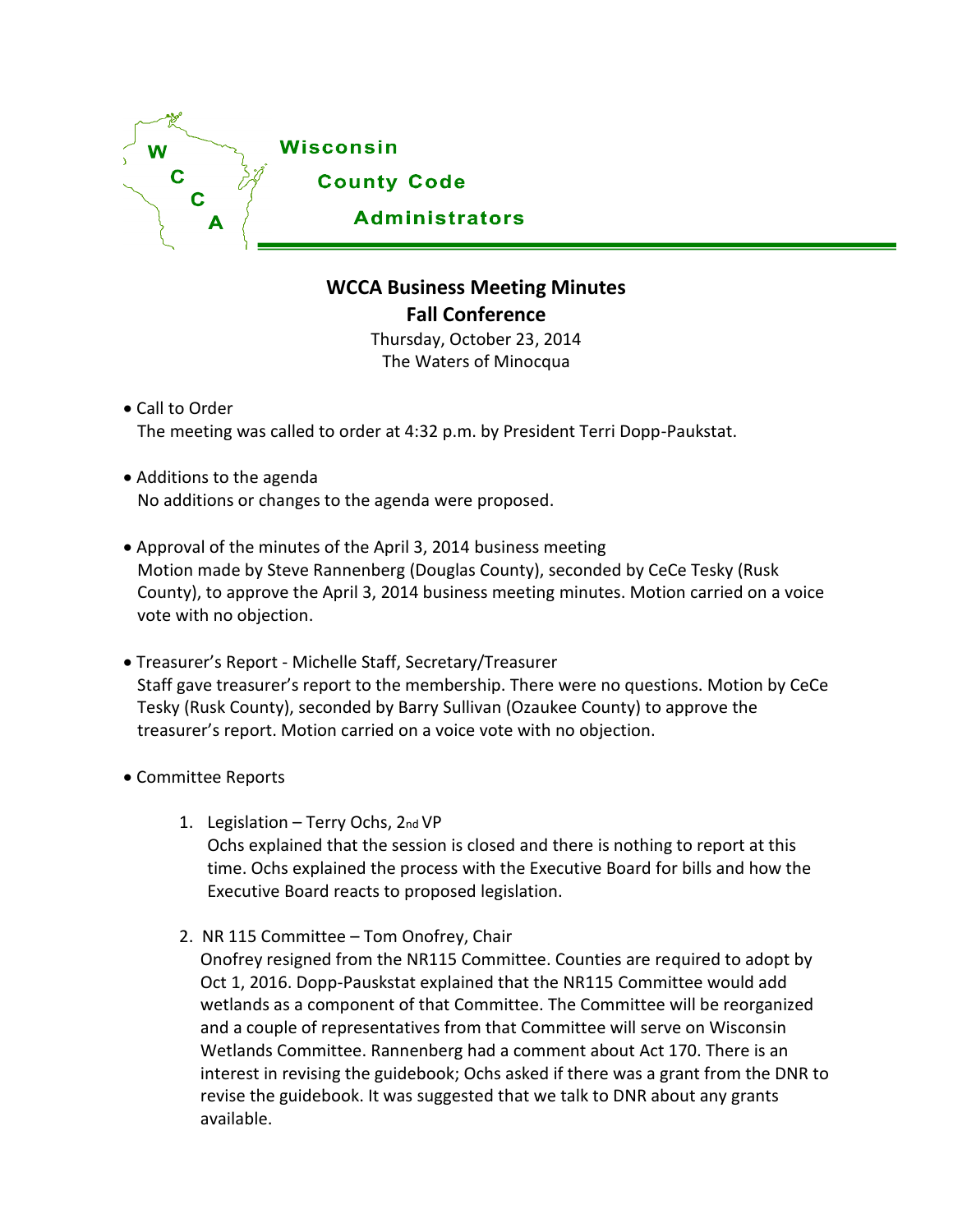- 3. Outreach Committee Scott Godfrey, Chair Dopp-Paukstat explained the purpose of this committee. She explained that we invited the Wisconsin Land and Water Association and they did not come.
- 4. Working Lands Initiative Committee Scott Godfrey, Chair Nothing to report.
- 5. POWTS/Sanitation Committees Dale Dimond, Chris Olson and Karl Jennrich Dale Dimond is stepping back from the Committee, which will be reorganized. Nothing to report.
- 6. Wetlands Ad Hoc Committee- Dan Bowers, Chair Bowers will be moving to the NR115 Committee and will be working with Wisconsin Wetland Association. Dopp-Paukstat informed the membership that the Wisconsin County Code Administrators won an award from the Wisconsin Wetland Association.
- 7. Awards/Scholarship Committee –Michelle Staff, Chair Staff reported that there are 6 retirees and a professional of the year.
- 8. Website/DeCoder Dusty Grant, Coordinator Grant gave a report. He stated the deadlines for the Decoder are on the web site. Grant explained that for google groups you need to be a member and use work emails to join. Bowers asked if there was a way to establish a policy to update the directory on the web site. Godfrey stated that on the conference evaluation there was a question/comment section about the web site. Dopp-Paukstat noted that any member could submit articles to the Decoder.
- 9. Program Committee Terri Dopp-Paukstat, Chair Spring Conference will be March 26 & 27, 2015. Dopp-Paukstat stated that the leadership group will meet beforehand on March 25<sup>th</sup>. Any suggestions for talks for conferences, please let Ochs know.
- 10. WCCA 45th Anniversary—Michelle Staff Staff reported that there is some more apparel available for sale.
- 11. Other committees or programs Ochs explained that he sat down with Dan Bahr of WCA and discussed the WCA legislative platform. WCA has addressed some of our issues.
- 12. Nominating Committee Report and Election of Officers—Tom Bergman, Chair Dusty Grant (Marquette County) briefly explained the election process and opened up the nominations. Steve Rannenberg (Douglas County) made a motion to nominate Rod Eslinger (Eau Claire County) as 2nd Vice President of the WCCA